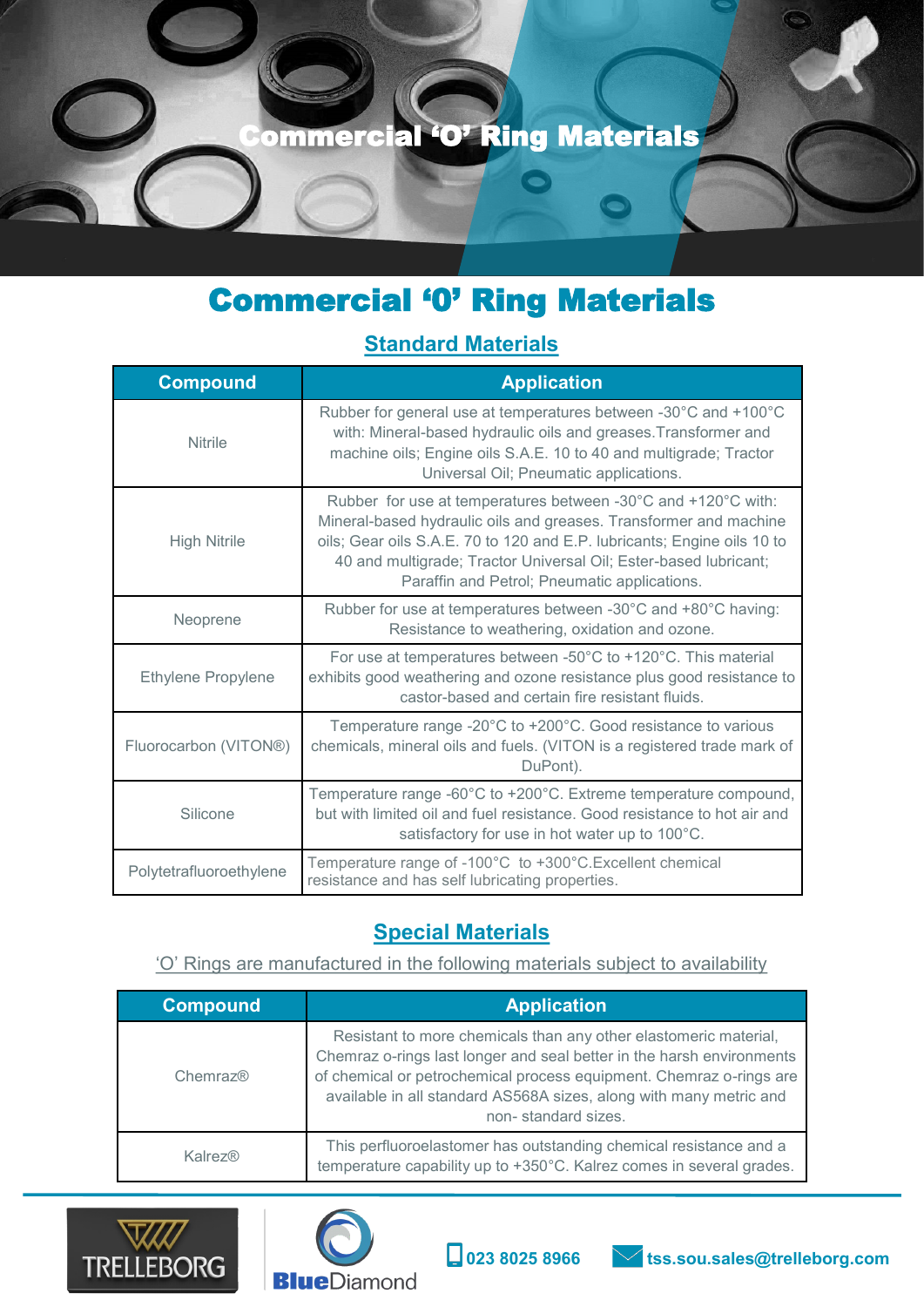

# Commercial '0' Ring Materials

## **Special Materials**

| <b>Compound</b>                    | <b>Application</b>                                                                                                                                                                                                                                                                                                                                                                                                                                                                              |
|------------------------------------|-------------------------------------------------------------------------------------------------------------------------------------------------------------------------------------------------------------------------------------------------------------------------------------------------------------------------------------------------------------------------------------------------------------------------------------------------------------------------------------------------|
| Aflas                              | This material is unique due to its resistance to petroleum products,<br>steam, phosphate esters and brake fluids. This material is finding<br>interest for seal applications requiring petroleum resistance, steam and<br>amine resistance such as those applications encountered in the<br>petroleum industry. The temperature service range for this material is -<br>20°F to +400°F.                                                                                                         |
| <b>Butyl</b>                       | Butyl exhibits excellent resistance to phosphate ester fluids such as<br>Skydrol. Butyl exhibits the best resistance to gas permeation and some<br>rocket propellants. The temperature service range for this material is -<br>65°F to +225°F;                                                                                                                                                                                                                                                  |
| Chlorosulfonated<br>Polythene      | Compounds from this material find only very little usage as 'o' ring<br>seals, due to poor compression set resistance. It does exhibit good<br>resistance to some acids. The temperature service range for this<br>material is -65°F to +25°F                                                                                                                                                                                                                                                   |
| Epichlorohydrin                    | This compound is found in the petroleum industry due to its excellent<br>petroleum resistance and its stable cycling capability from low to high<br>temperature. Copolymers temperature range -65°F to +250/275°F and<br>in homopolymer exhibiting a temperature range of -40 to 275°F.                                                                                                                                                                                                         |
| Fluorosilicone                     | These polymers exhibit good low/high temperature resistance with<br>excellent resistance to petroleum oils and fuels. These are used in<br>aerospace applications for fuel systems and systems requiring<br>resistance to diester base lubricants to 350°F. Due to the limited<br>strength and abrasion resistance of these materials, they are generally<br>recommended for static applications only. The sealing temperature ser-<br>vice range is -80 $^{\circ}$ F to +350/400 $^{\circ}$ F. |
| Phosphonitrilic<br>Fluoroelastomer | This material is similar to fluorosilicone but exhibits higher strength and<br>can be used in dynamic applications. Compounds of this polymer<br>exhibits excellent resistance to petroleum fluids over a wide<br>temperature range. These compounds are available in green colour.<br>The general temperature service range for PNF is -80°F to + 300/350°<br>F                                                                                                                                |







 $\circledcirc$